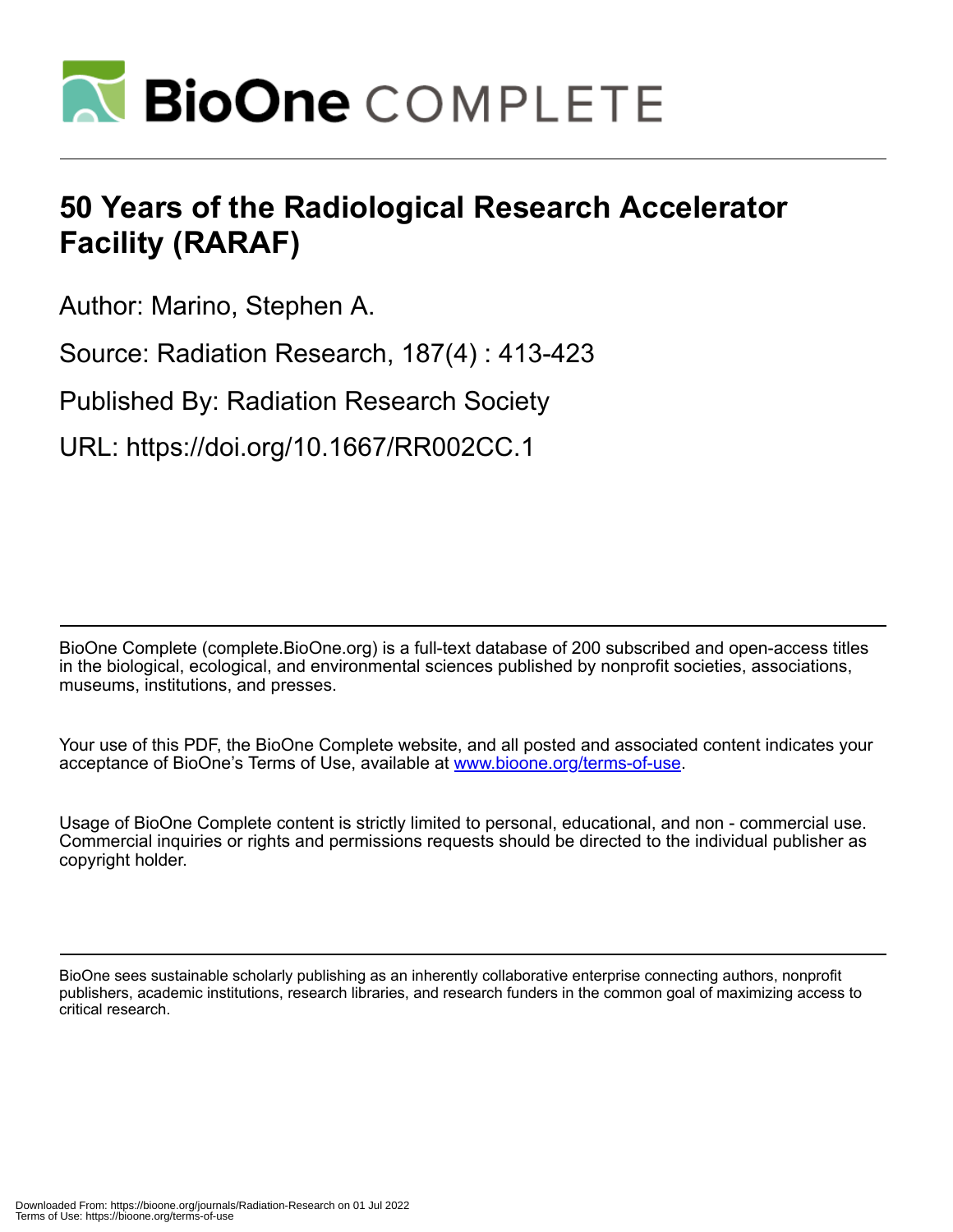# 50 Years of the Radiological Research Accelerator Facility (RARAF)

Stephen A. Marino

Radiological Research Accelerator Facility, Columbia University, Irvington, New York 10533

Marino, S. A. 50 Years of the Radiological Research Accelerator Facility (RARAF). Radiat. Res. 187, 413–423 (2017).

The Radiological Research Accelerator Facility (RARAF) is in its 50th year of operation. It was commissioned on April 1, 1967 as a collaboration between the Radiological Research Laboratory (RRL) of Columbia University, and members of the Medical Research Center of Brookhaven National Laboratory (BNL). It was initially funded as a user facility for radiobiology and radiological physics, concentrating on monoenergetic neutrons. Facilities for irradiation with MeV light charged particles were developed in the mid-1970s. In 1980 the facility was relocated to the Nevis Laboratories of Columbia University. RARAF now has seven beam lines, each having a dedicated irradiation facility: monoenergetic neutrons, charged particle track segments, two charged particle microbeams (one electrostatically focused to  $\leq 1$ lm, one magnetically focused), a 4.5 keV soft X-ray microbeam, a neutron microbeam, and a facility that produces a neutron spectrum similar to that of the atomic bomb dropped at Hiroshima. Biology facilities are available on site within close proximity to the irradiation facilities, making the RARAF very user friendly.  $\circ$  2017 by Radiation Research Society

#### **HISTORY**

The Radiological Research Accelerator Facility (RARAF) was commissioned on April 1, 1967 as a joint enterprise between members of the Brookhaven National Laboratory (BNL) Medical Research Center and scientists from the Radiological Research Laboratory (RRL) of Columbia University. It was funded as a user facility for radiobiology and radiological physics by a grant from the Atomic Energy Commission (AEC) under the joint direction of Dr. Harold H. Rossi, the second Director of the RRL and Dr. Victor P. Bond, an Associate Director of BNL.

The Cosmotron at BNL was a synchrotron commissioned in 1952 that used a model D1 4 MV Van de Graaff accelerator manufactured by the High Voltage Engineering

<sup>1</sup> Address for correspondence: P.O. Box 21, Irvington, NY 10533; email address: sm14@columbia.edu.

Corp. in 1950 as the injector. After 14 years of operation the Cosmotron was decommissioned on December 31, 1966 and at the suggestion of Dr. Bond the Van de Graaff became the principal component of the new facility.

# RARAF AT BNL

The Columbia members of RARAF led by Facility Manager Leon J. Goodman were responsible for the development, design and operation of the facility as well as performance of biological irradiations and the required radiation dosimetry. The BNL members of RARAF under the direction of Dr. Clarence M. Turner performed a complete overhaul of the accelerator: it was converted from pulsed beam production to continuous beam operation; a new gradient column and acceleration tube were installed, increasing the terminal potential to 4.2 MV; and a new ion source was installed to provide high currents of hydrogen ions for neutron production.

The Cosmotron was still in place because it was activated, so the first irradiation areas – the Shielded Horizontal (SH) and Shielded Vertical (SV) beam Areas (T1H and T1V, shown in Fig. 1) were constructed in a corner of the part of the building that had been allotted to RARAF. These areas were surrounded by thick-shield-block walls and ceiling because of the neutron fields that would be produced in them. The Cosmotron was removed in 1969, allowing the second phase of RARAF to proceed. Four additional target areas were constructed: three in a lightly shield area with no roof, designated the Target (T) Area (Area 2), and one in a completely Unshielded (U) Area (Area 3).

Beam transport to these target areas was provided by a switching magnet installed in front of the accelerator that bent the ion beam left through angles of  $15^{\circ}$ ,  $30^{\circ}$  and  $45^{\circ}$ . The  $45^{\circ}$  beam line serviced two target areas; the beam either was transported to the U Area or bent in opposite vertical directions by a pair of identical magnets to produce a horizontal beam (T4) on a grated platform in the T Area at an elevation about 12 feet above the floor of the building, providing a low-scatter environment (Fig. 2). A shielded room with a 250 kVp X-ray machine and an adjacent biology preparation room with temperature and humidity control were also constructed, as was a small biology lab for cell culture, providing ease of access for biology research-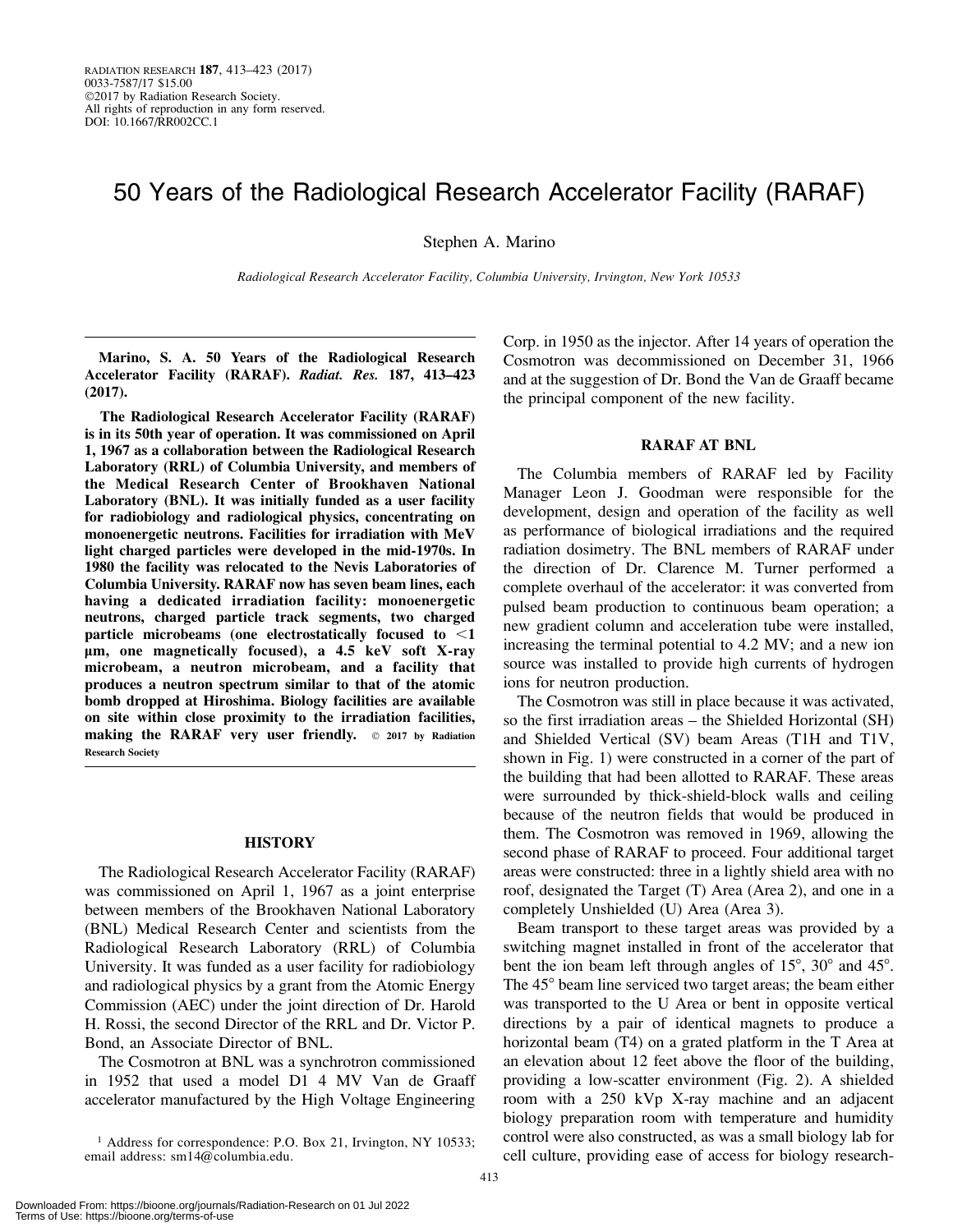FIG. 1. The layout of RARAF at BNL in 1972. The SH and SV Areas target stations are labeled T1H and T1V, the elevated target station in the T Area (Area 2) is T4 and the U Area (Area 3) target station is T5. The Bio Prep and X-ray rooms are between Areas 3 and 1.

ers. By 1972 all target areas were functional. An elaborate redundant radiation safety system with sensors on doors, beam stops and valves designed by Leon Goodman and the Instrumentation Division  $(I)$  that had been partially installed in 1969 was completed.

#### International Neutron Dosimetry Intercomparison

In 1973 RARAF hosted the International Neutron Dosimetry Intercomparison (INDI). Thirteen groups from six countries (England, France, The Federal Republic of Germany, Japan, the Netherlands and U.S.) visited RARAF to perform mixed-field dosimetry on several neutron fields. Two or three groups visited for two weeks every other month and the RARAF group made measurements three times – once at the beginning, once in the middle and once at the end of the intercomparison. Measurements of neutron and gamma-ray kerma were made on beam line T4 for 0.67, 2.1, 5.5 and 15.1 MeV monoenergetic neutrons and for an intense 252Cf source. Measurements also were made in a water phantom for 5.5 and 15.1 MeV neutrons. The results obtained by the different groups were compared and analyzed in an ICRU Report 27 (2).

## RARAF Move

BNL had been working on the development of the proton collider Isabelle and required additional space in the Cosmotron Building. To maintain RARAF, in 1978 the size of the facility was reduced, complete control was

transferred to BNL and Dr. Norman Rohrig of BNL became the Facility Manager.

The continued need for space for Isabelle forced RARAF to relocate in 1980. A search of available space at BNL revealed that there were no buildings that could be readily modified to house RARAF. Dr. Rossi was aware that the Columbia University cyclotron at Nevis Laboratories in Irvington, NY had been decommissioned in 1978 and was in the process of being dismantled. He negotiated with the Physics Department and obtained the south portion of the building, which the cyclotron had occupied  $(3)$ . Nevis Laboratories is much closer to the RRL and is readily accessible by train.

The last day of accelerator operation at BNL was March 28, 1980. The entire RARAF facility was then dismantled and prepared for shipping.

# RARAF AT NEVIS LABORATORIES

The move was completed before September 1, 1980. In 1981, control of RARAF was transferred back to the RRL and Dr. Paul Goldhagen became the Facility Manager.

The footprint at Nevis was smaller than at BNL so the design called for three floors on the north half of RARAF and two on the south half due to the high ceiling required in the accelerator area. The design of the new facility maintained the SH and SV Areas and the X-ray and biology preparation rooms essentially the same as they were at BNL, the T Area was greatly reduced in size and did not have a raised beamline and the U Area was enlarged (Fig. 3). The second floor included a biology lab three times the size of the one at BNL, a dish preparation lab and two other labs/offices. The 3rd floor was unfinished due to funding and was used as storage.

The directions of the beam lines had to be changed to accommodate the new geometry of the irradiation areas. Now the beam line to the SH/SV Areas is  $10.5^\circ$  right, the beam lines in the T Area are  $30^{\circ}$  and  $45^{\circ}$  right and the beam line to the U Area is  $50^{\circ}$  left.

The first irradiation was in March 1984, using the track segment facility. As at BNL, for the next five years the major use of RARAF was for irradiations using the monoenergetic neutron, track segment and molecular ion beam facilities.

## Changes in Leadership and Funding

In 1985 Dr. Rossi stepped down as Director of the RRL and RARAF and Dr. Eric J. Hall became the third RRL Director and Director of RARAF. In 1989, Goldhagen left the CRR and Stephen A. Marino became the Facility Manager.

RARAF had been funded as a national facility by the AEC and its descendent departments: the Energy Research and Development Administration (ERDA) and then the Department of Energy (DOE). DOE funding terminated in

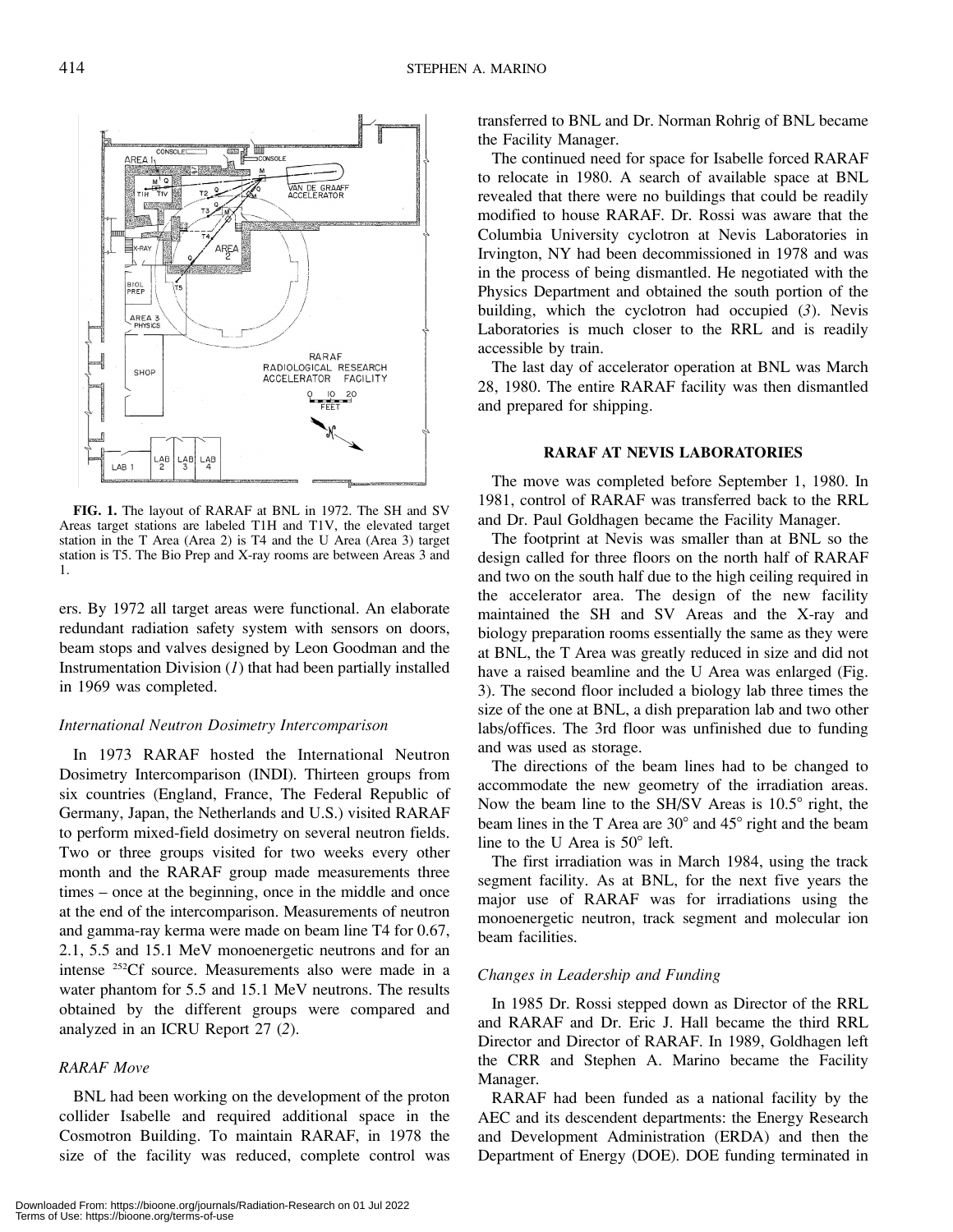

FIG. 2. A view of the T Area, including the  $15^{\circ}$ ,  $30^{\circ}$  and elevated  $45^{\circ}$  beam lines. The Van de Graaff is visible at the top and the beamline to the SH/SV cave is along the left side. Leon Goodman is on the platform on the right. (Courtesy of Brookhaven National Laboratory)

1996. Dr. David J. Brenner of the Center for Radiological Research (CRR, former RRL) obtained funding for development of instrumentation and facilities from the National Center for Research Resources (NCRR) of NIH and took over the directorship of RARAF from Dr. Hall. In 2009 the grant was transferred to the National Institute of Biomedical Imaging and Bio-engineering (NIBIB).

#### Accelerator Replacement

Through the efforts of Dr. Brenner a high-end instrumentation grant was received from the NCRR in 2004 for a new accelerator. The existing Van de Graaff was then 54 years old; many replacement parts were no longer available; and a new accelerator would have much less energy spread in the beam, enabling the microbeam to focus to a smaller beam



FIG. 3. Layout of the first (left) and second (right) floors of RARAF at Nevis Labs. Three of the beams are now bent to the right. Note the much smaller T Area and the shorter U Area beam line. The SH and SV Areas are essentially unchanged. An office and labs are on the second floor.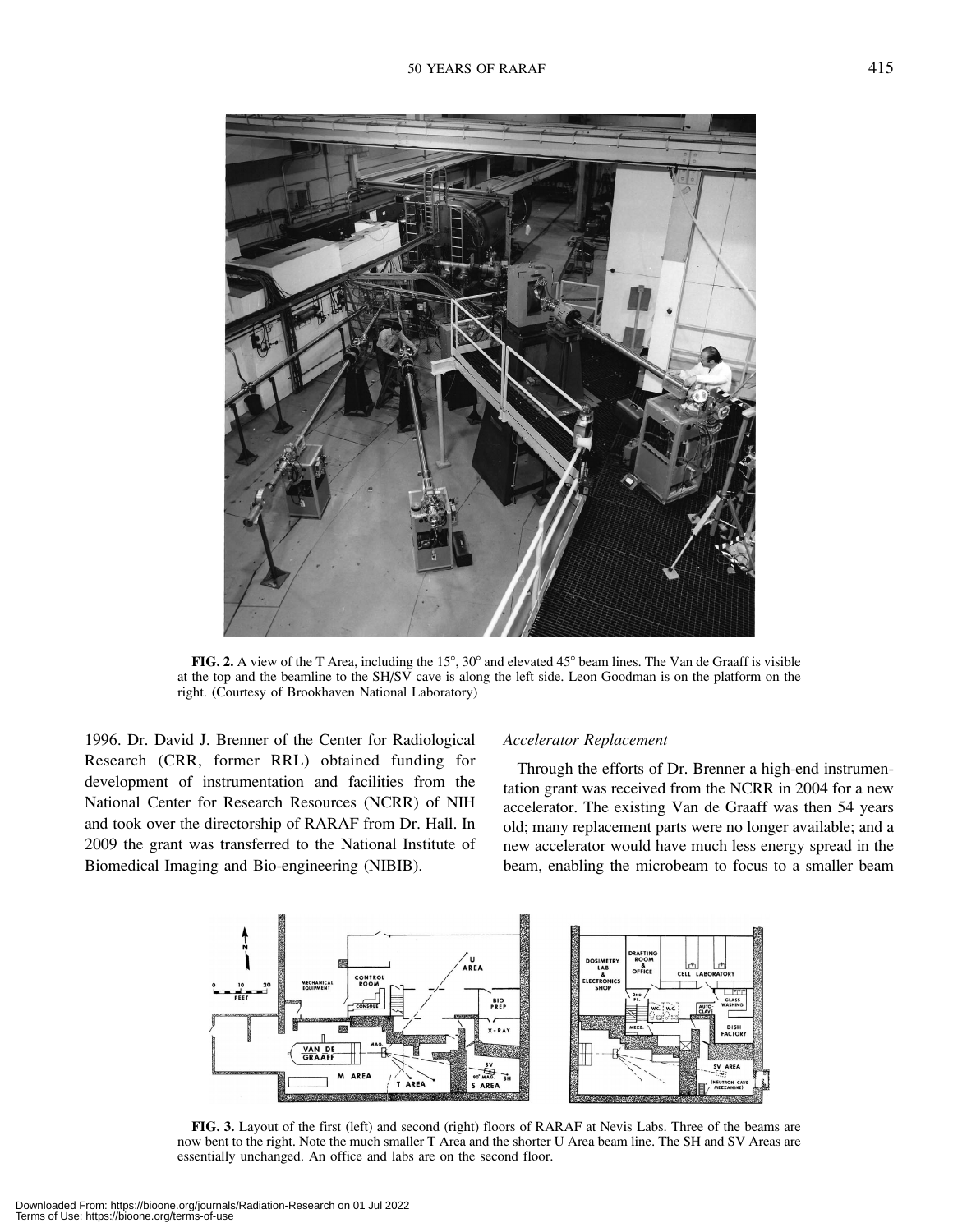

FIG. 4. The third-floor laboratories. There is office space on the right side of the Biology Lab. Microbeam III houses the PMM. Microbeam II and the other rooms on the right side are a half floor below the third floor.

spot size. A 5.5 MV Singletron from High Voltage Engineering Europa (HVE) was selected, not only because of the low voltage ripple  $(<100$  V at 3.75 MV) but also because, unlike a Van de Graaff or a Pelletron, there are no moving parts in the charging system. Large electrodes above and below the acceleration column induce charge on the column from a high-frequency high-voltage power supply.

June 11, 2005 was the last day the Van de Graaff was operated. By September 20th all the accelerator parts had arrived as had the technicians from HVE and assembly began. On December 2nd, the accelerator was completely assembled, tested and accepted – less than 6 months after the Van de Graaff was last used.

# 3rd Floor Laboratory

The Trustees of Columbia University donated the funds required to build over 2,000 square feet of laboratory and office space on the 3rd floor of RARAF (Fig. 4), including a microscopy laboratory and a laboratory for the Permanent Magnet Microbeam (PMM). Construction was completed by December 2006. This has provided much-needed office space and the expanded lab space has been extremely useful, particularly for the Microbeam Training Course or when there are a number of visiting biologists.

#### IRRADIATION FACILITIES

While RARAF was at BNL, irradiation facilities were designed by various members of RARAF. Starting in 1990, the basic ideas for new irradiation facilities originated from Dr. Gerhard Randers-Pehrson, although they were often developed by other members of RARAF.

#### Monoenergetic Neutrons

The first monoenergetic neutron irradiation was in February 1969 using a tritium target borrowed from the research Van de Graaff at BNL, which minimized neutron scatter and attenuation. Targets using the same physical design with a layer of titanium loaded with tritium or deuterium have been used at RARAF ever since. The use of tritium and deuterium as target materials and protons and deuterons as the incident particles makes possible the production of semi-monoenergetic neutrons with energies over much of the range from 0.2 to 15 MeV as well as two low-energy neutron spectra. As can be seen in Table 1, most neutron energies are obtained using the  $T(p,n)$ <sup>3</sup>He reaction, dose rates are relatively low except at the two highest energies, and for most energies there is  $\leq$ 3% gamma-ray dose.

While RARAF was at BNL Leon J. Goodman, Stephen A. Marino and Robert E. Mills designed the specialized irradiation fixtures required to position samples and performed the total dose and X-ray dosimetry.

| Typical Neutron IITaulation Farancell's Oseu for Kaulophology |                                                    |                       |                       |                           |  |  |
|---------------------------------------------------------------|----------------------------------------------------|-----------------------|-----------------------|---------------------------|--|--|
| Neutron energy<br>(MeV) and spread $(\pm \%)$                 | Approximate maximum<br>dose rate at 10 cm $(Gy/h)$ | Gamma-ray dose $(\%)$ | Production reaction   | Incident ion energy (MeV) |  |  |
| 0.067 spectrum                                                | 0.01                                               |                       | $T(p,n)$ 3He          | 1.3                       |  |  |
| $0.11$ spectrum                                               | 0.02                                               |                       | 66                    | 1.4                       |  |  |
| 0.22(25)                                                      | 0.20                                               |                       | 66                    | 2.0                       |  |  |
| 0.3(15)                                                       | 0.35                                               |                       | 66                    | 2.5                       |  |  |
| 0.44(14)                                                      | 0.5                                                |                       | $\zeta$ $\zeta$       | 2.65                      |  |  |
| 0.67(14)                                                      | 0.6                                                |                       | $\zeta$ $\zeta$       | 2.8                       |  |  |
| 1.0(11)                                                       | 1.1                                                |                       | $\zeta$ $\zeta$       | 1.9                       |  |  |
| 1.5(10)                                                       | 0.8                                                |                       | $\epsilon$ $\epsilon$ | 2.8                       |  |  |
| 1.9(4)                                                        | 2.5                                                |                       | 66                    | 2.8                       |  |  |
| 2.8(5)                                                        | 1.6                                                |                       | 66                    | 4.0                       |  |  |
| 6.0(6)                                                        | 7.0                                                | h                     | $D(d,n)^{3}He$        | 3.1                       |  |  |
| $13-15(1-4)$                                                  | 10.0                                               | O                     | $T(d,n)^{4}He$        | $0.6$ (d <sub>3</sub> )   |  |  |

TABLE 1 Typical Neutron Irradiation Parameters Used for Radiobiology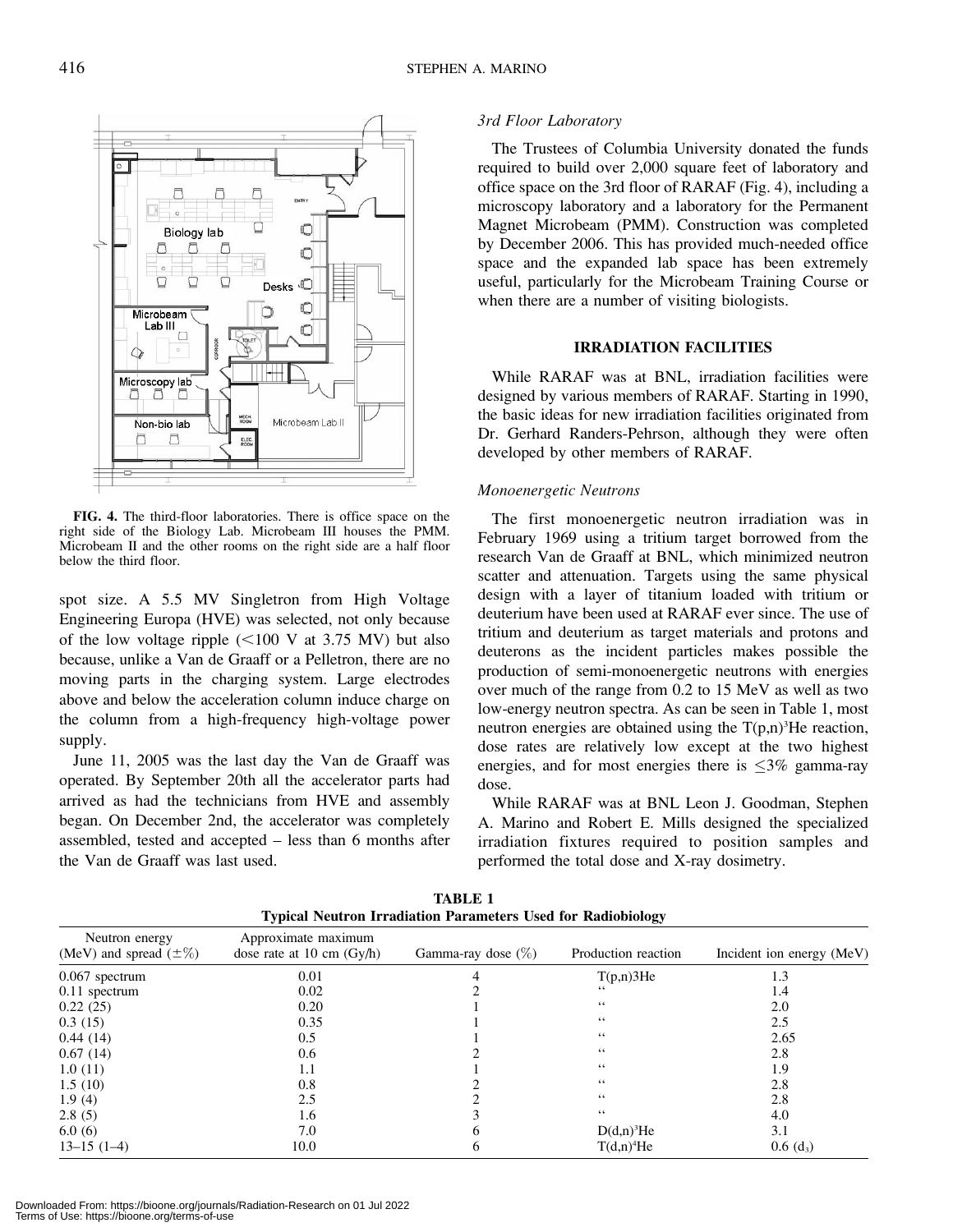TABLE 2 Charged-Particle Beams for Radiobiology

| Particle | Energy (MeV) | Mean LET (keV/mm) | LET spread $(\%)$ | Dose date $(Gy/s)$ |
|----------|--------------|-------------------|-------------------|--------------------|
| p        | 4.1          | 10                | $\pm 0.6$         | $0.001 - 4$        |
| d        | 3.7          | 20                | $\pm 2.0$         | $0.001 - 8$        |
| d        | 2.4          | 30                | $+4, -3$          | $0.001 - 8$        |
| d        | 2.0          | 40                | $+9, -7$          | $0.001 - 8$        |
| d        | 1.8          | 55                | $+20, -12$        | $0.001 - 8$        |
| $4$ He   | 9.8          | 70                | $\pm 2.5$         | $0.001 - 8$        |
| 4He      | 7.3          | 90                | $+4, -3$          | $0.002 - 8$        |
| $4$ He   | 6.1          | 120               | $+8, -6$          | $0.003 - 8$        |
| $4$ He   | 5.6          | 150               | $+15, -10$        | $0.004 - 8$        |
| $4$ He   | 5.3          | 180               | $+23, -14$        | $0.004 - 8$        |

Neutrons remained one of the main irradiation modalities at RARAF until the late 1990s, when demand for biological irradiations with monoenergetic neutrons declined significantly. Many different biological systems have been irradiated including bean and onion roots, Tradescantia flower buds, fruit flies, mammalian cells, mice and rats observing effects such as root growth, cell survival (4), mutations (5), micronuclei, chromosomal aberrations (6), oncogenic transformation (7), lens opacification, and leukemia and tumor production (8).

In addition to neutron microdosimetry, physics experiments have included, e.g., irradiation of thermoluminescent detectors (TLDs), fluorescent neutron track detectors (FNTDs) (9), track etch materials, liquid drop detectors  $(10)$ , neutron spectrometers for use in space  $(11)$ , and a liquid xenon detector used to search for weakly interacting massive particles (WIMPs).

#### Molecular Ion Beam Experiment

Dr. Rossi initiated an experiment in 1974 to determine the interaction between ''sublesions'' created by independent traversals of a cell nucleus by charged particles  $(12)$  - the ''molecular ion beam experiment''. Development of this facility was accomplished by Robert Colvett of the RRL and Dr. Norman Rohrig of BNL.

Cells plated on a thin mylar surface glued to a steel ring were placed in a sealed fixture which was inserted into the accelerator vacuum system and maintained at a reduced atmosphere to avoid rupture of the mylar. The cells were irradiated with molecular ions that dissociated in the mylar, underwent multiple scattering and entered the cells simultaneously with mean separations from 90 to 800 nm, which were a function of the particle type and energy and the thickness of the mylar. The biological effects were compared to irradiations using single, uncorrelated ions of the same energy. A ''zero'' separation irradiation was obtained using <sup>3</sup>He ions with a linear energy transfer (LET) equal to the sum for the individual pairs or triads of ions.

Measurements of the scattering distributions for protons and deuterons were made  $(13)$  and used to determine the separation distributions of the ions. Analysis of the results of the experiment  $(14)$  indicated that the interaction between sublesions primarily occurred at distances much less than a micron, one of the reasons for the advent of nanodosimetry. This system was replaced in 1983 with a similar system with cell dishes that had a much smaller diameter and therefore did not require the cells to be at reduced atmospheric pressure.

#### Track Segment Facility

In 1976 the ''track segment'' facility was developed by Colvett and Rohrig to irradiate cell monolayers with charged particles having a narrowly defined LET (15). The ion beam is defocused, passes through a slit-shaped collimator, exits the vacuum system through a thin metallic window and penetrates thin samples plated on dishes with 6-lm thick mylar surfaces. The dishes are rotated across the beam for uniformity. By varying the ion energy and type LETs from 10 to 180 keV/ $\mu$ m can be achieved with a wide range of dose rates (Table 2).

Three dosimeters are used: a proportional counter to determine the average LET, an ion chamber to measure the dose rate and a solid-state detector that is movable to determine dose uniformity along the length of the beam. A 50 kV X-ray head is attached to the beam line to provide a comparison or standardization radiation.

This facility is very versatile. It has been in use essentially without modification since its initial construction and continues to be used frequently even today. In addition to cell cultures  $(16)$ , the facility has been used to irradiate spores, thin layers of DNA in solution (17), 3D artificial tissue  $(18)$ , TLDs  $(19)$ , track etch dosimeters, and microchips. One result of irradiations using this facility was the measurement of oncogenic cell transformation as a function of LET  $(20, 21)$ .

Although the ions are delivered randomly, the facility is used for some of the ''bystander'' irradiations in which only a fraction of the cells are irradiated and the effect on unirradiated cells is examined (22). A dish with narrow trips of mylar 38 um thick is inserted into a standard cell dish and cells are plated on the combination. Cells on the  $6$ - $\mu$ m thick surface are irradiated with <sup>4</sup>He ions; those on the thick mylar are unirradiated since the total mylar thickness exceeds the range of the ions. This is particularly useful for low-yield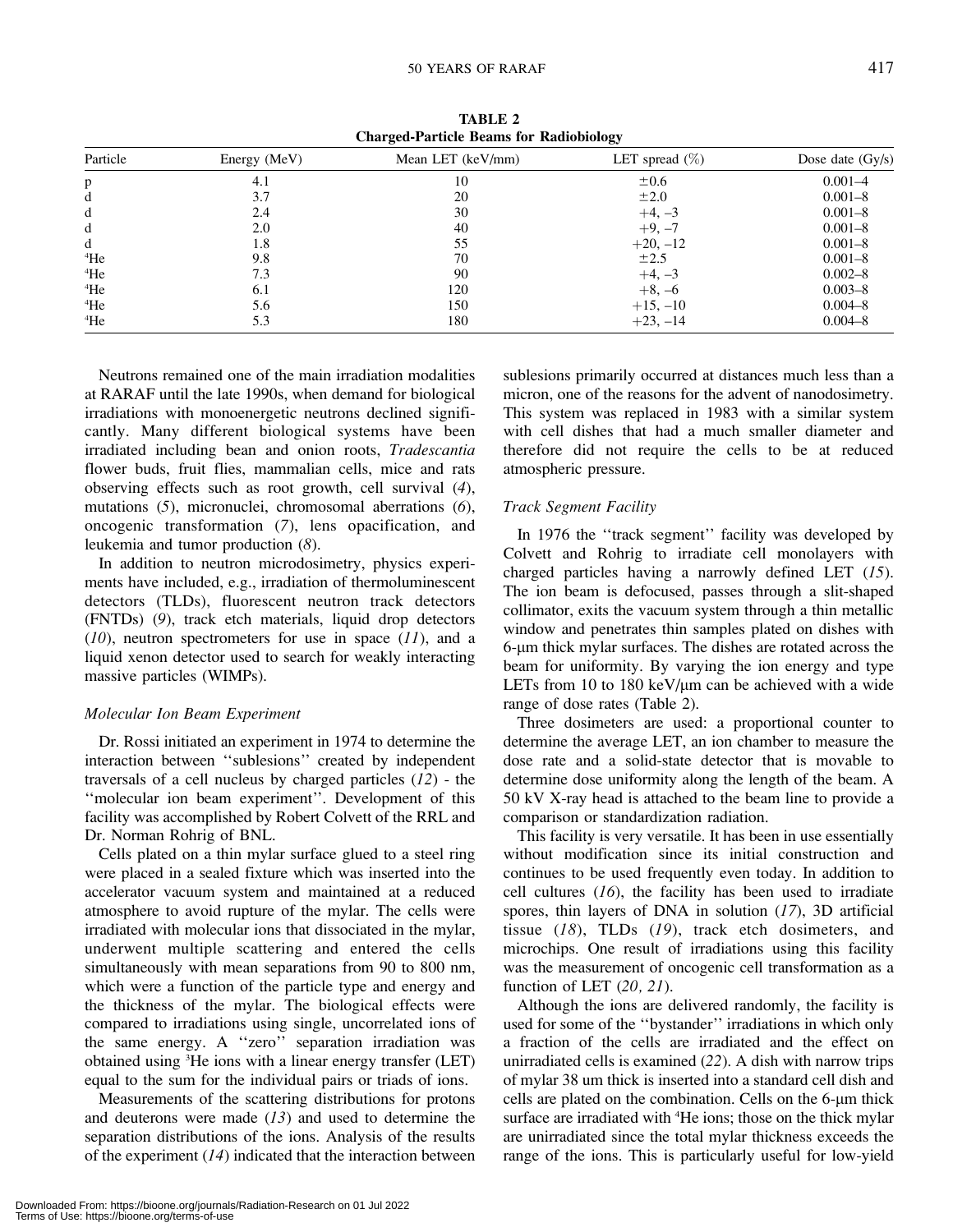experiments that require many more cells than can be readily irradiated with the microbeam.

# Ultra-Low Energy X-Ray Facility

In 1990 an ultra-low energy X-ray irradiation system was developed by Randers-Pehrson based on proton-induced Xray emission (PIXE) using a gas cell with a thin metallic foil proton beam entrance window and a long, narrow X-ray exit opening. Characteristic  $K_{\alpha}$  X rays of carbon (277 eV, from CH4), neon (847 eV) and argon (2.96 keV) were produced. Cell dishes were rotated across the exit window to provide a uniform irradiation. Dose rates achieved were 3, 7 and 90 Gy/h for carbon, neon and argon, respectively.

# Collimated Charged Particle Microbeam

By 1990 there was considerable interest in the effects of radon alpha particles. Exposures to the general public were normally so low that any lung cell would rarely be traversed by more than one alpha particle in its lifetime. This provided impetus for the development by Randers-Pehrson of a collimated single-particle microbeam. Design work on a collimated microbeam actually had begun in 1973 by Colvett but was interrupted by development of the Molecular Ion Beam and then the RARAF move.

A vertical beam was required but the SV Area was needed for the track segment facility. The office on the second floor was modified so that half the room would be a biology lab while the other half would be used for the irradiation facility (Microbeam I).

The two then-unused magnets that provided the elevated beam in the T Area at BNL were available (neither of which could bend the beam  $90^{\circ}$  and using the same bending angle only a single existing power supply would be required. The first magnet bent the beam  $70^{\circ}$  toward the lab and was tilted at a vertical angle of 20 so that the second magnet made the beam vertical, passing to the lab above through a hole in the floor.

Final collimation was provided by a  $5-\mu m$  diameter collimator followed  $300 \mu m$  after by a 6- $\mu m$  anti-scatter collimator (23). This provided a main beam ( $\sim$ 92%) 6 µm in diameter with a "penumbra" ( $\sim$ 7%) 8 µm in diameter due to particles scattered by the first collimator that were transmitted through the second collimator. The particle beam diameter was determined by scanning a piece of thin material across the beam in orthogonal directions and observing the fraction of the beam that lost energy in the material. This method is also used for the electrostatically focused and permanent magnet microbeams described below.

A vibration isolation table, high-speed computer-controlled stage with 0.2  $\mu$ m resolution, fluorescence microscope, light source, CCD television camera, computer and image analysis software were purchased in 1991 to create an end station. These items are the basis for all the microbeam end stations, although there are variations in the details.

The irradiation protocol developed for this microbeam is used for all the microbeams at RARAF. Cells are plated in a 3-mm diameter region on 3-µm thick polypropylene glued over a hole in a standard plastic bacterial culture dish and their nuclei are stained with 50 nm Hoechst fluorescent dye. The dishes are scanned under computer control with a lowpower objective to identify areas containing nuclei. Each of these areas is then scanned with a high-power objective to verify the positions of the nuclei with greater resolution just prior to irradiation of the cells in the image. A gas detector with an optically clear mica end window mounted around the high-power microscope objective is used to count the particles. Because the detector is after the sample and the ions have a very short range, essentially all the medium is removed from the cell dish before irradiation and humidified air/ $CO<sub>2</sub>$  is supplied to maintain the cells.

Initially the irradiations were performed manually by positioning cell nuclei, observed by their fluorescence, to the beam location using a joy stick, a very labor-intensive method. Over the next several years the system was continually improved. Periodic replacements were made of the computers, image processor boards and imaging software, increasing the speed of the system. Irradiations are now under computer control, reducing strain on the operators and greatly increasing the irradiation rate to  $\sim$ 5,000 cells/h.

New imaging software provided higher resolution images and additional image processing options, such as background subtraction, correction for nonuniform lighting and piecing together multiple initial scan images into a single, large image. A fast method to irradiate the cytoplasm of cells, rather than their nuclei, under computer control was developed. Cells are irradiated along the major axis of the nucleus at a fixed distance from the edge of the nucleus.

The collimated microbeam was used to demonstrate a reduced incidence of oncogenic transformation in C3H10T1/2 cells by a single alpha-particle traversal in a cell nucleus relative to a Poisson distribution of an average of one traversal from a broad beam (track segment facility) irradiation (24). Other experiments investigated mutagenesis due to an exact number of alpha particles in a cell nucleus (25), cytoplasmic irradiation (26) and the bystander effect (27).

# Electrostatically Focused Charged Particle Microbeam

The size of the microbeam could not be decreased using collimation due to the rapid relative increase in scattering on the walls of the collimators as their diameters are reduced, so design of a focused microbeam began. Electrostatic quadrupole focusing was selected for several reasons: electrostatic lenses do not have the hysteresis inherent in magnetic lenses, stable voltage is more easily obtained than stable current, and the field strength required for focusing is independent of particle mass and charge for a given potential of the accelerator.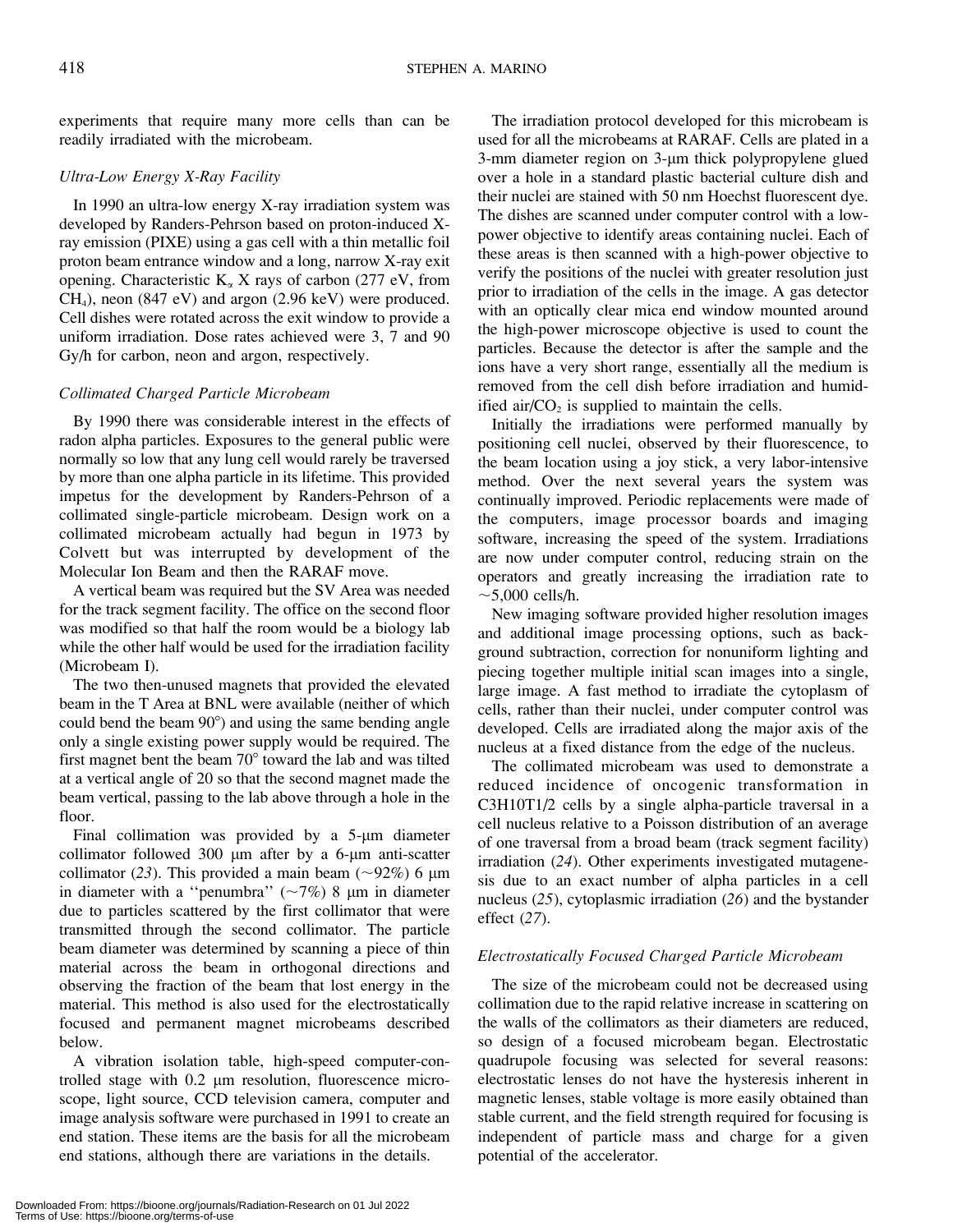TABLE 3 Microbeam Beam Spot Development

| Year | Beam spot diameter $(\mu m)$ | Microbeam system             |
|------|------------------------------|------------------------------|
| 1984 |                              | Collimated                   |
| 2001 |                              | Single quadrupole quadruplet |
| 2005 | 3.5                          | Single quadrupole triplet    |
| 2007 | 1.5                          | Double quadrupole triplet    |
| 2008 | 0.8                          | Double quadrupole triplet    |
|      |                              |                              |

The quadrupole quadruplet design by Randers-Pehrson and Dr. Alexander D. Dymnikov (28) consists of four ceramic rods with a thin coating of gold in bands forming the quadrupole elements on each rod. The insulating sections between the bands are the uncoated ceramic surfaces. The lengths of the elements are in proportion to the relative strengths required for focusing so that the voltages required on all elements are essentially the same to minimize the chances of sparking. The rods are clamped together in three places with v-blocks and separated by precision cross spacers with holes in their centers for beam transmission.

The initial quadrupole quadruplet lens was constructed in 1999 in the RRL shop. ''Russian'' symmetry was used (potentials  $+A$ ,  $-B$ ,  $+B$ ,  $-A$ ) to produce a circular beam spot of minimum size (Table 3).

Optics calculations for the design of a quadrupole system to focus the beam to submicron size determined that two quadrupole triplets with Russian symmetry (potentials  $+A$ ,  $-B, +C, -C, +B, -A$ ) would be required. To achieve this beam, space for the two quadruplet triplets and a much longer distance between the object aperture and the focal point were required, which could not be achieved in Microbeam I. The area on the floor above the exit of the Van de Graaff was selected for a new microbeam lab (Microbeam II). It had several advantages: the beam exit would be much further from the bending magnet; only a single  $90^{\circ}$  bend was required instead of a  $50^{\circ}$  bend and two  $70^{\circ}$  bends, simplifying transmission; and the floor was concrete, 27 inches thick, much more stable than the sheet metal beams in Microbeam I.

By June  $2001$ , a  $90^{\circ}$  bending magnet had been installed and construction of Microbeam II was complete. The room had the same general layout as Microbeam I with half the room set up as a biology laboratory. A new end station was constructed (Fig. 5). The stage has nanometer resolution and 100 um z-axis motion but only a  $200 \mu m$  range in the x and y directions and is embedded in a coarser stage constructed in our shop to extend the x-y range to 1 cm. A silicon nitride window 500 nm thick is normally used as the exit window; a 100-um thick window, which is much more delicate, is used to minimize scatter when the smallest diameter beam is required.

The first double triplet was installed at the end of 2006. The two triplets were positioned in a long metal tube and aligned in our shop before the tube was placed in the beamline. In 2008 the compound lens was able to focus the



FIG. 5. The electrostatically focused single-particle microbeam facility in the new microbeam laboratory (Microbeam II): 1. The control electronics for the multiphoton laser; 2. the microbeam stage, microscope and camera; 3. the electronics rack containing instrumentation for the microbeam.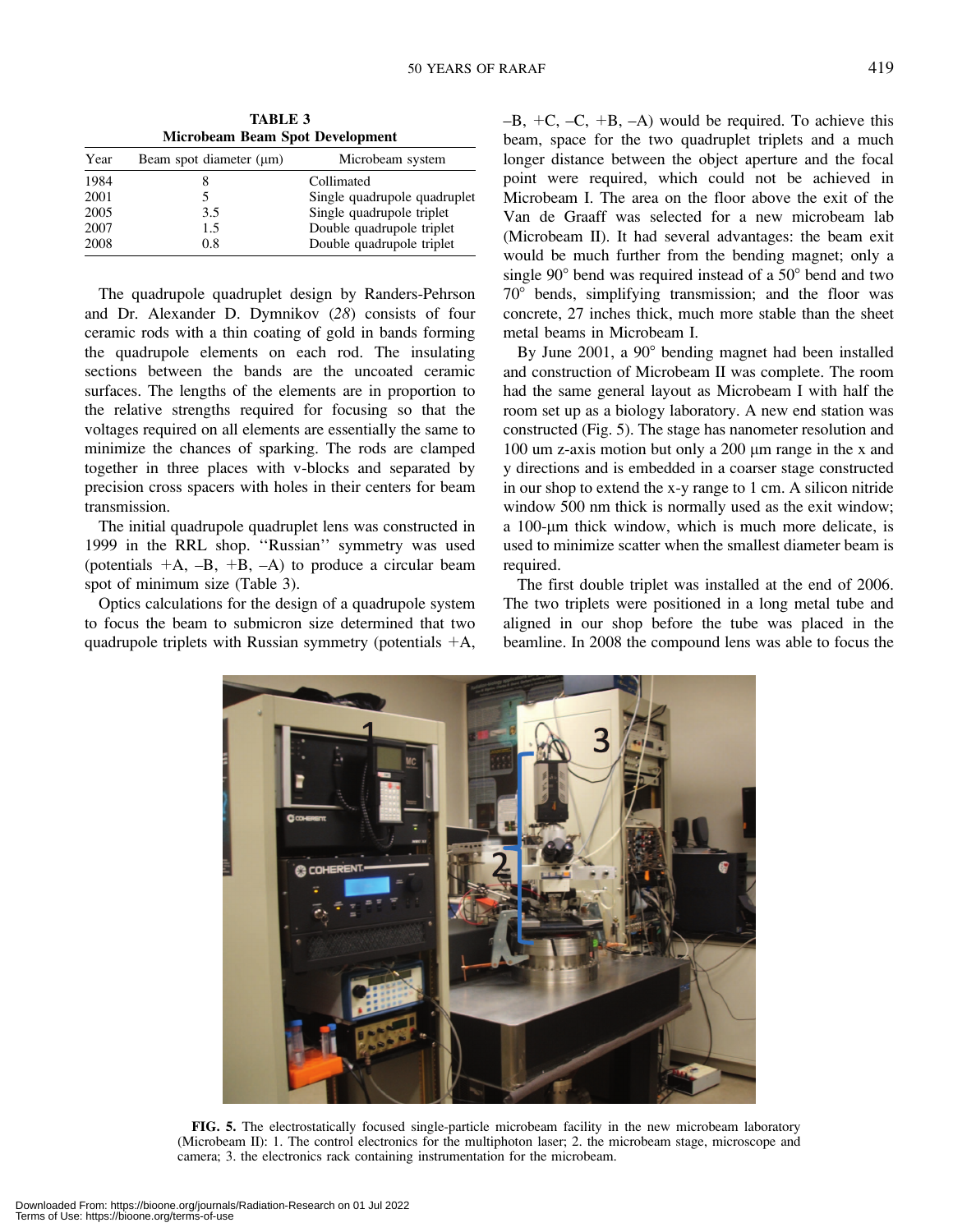<sup>4</sup>He beam to 0.8  $\mu$ m – a *submicron beam* (29). One of our collaborators (David Chen) developed a human HT1080 fibrosarcoma cell line in which the cells have been transfected with a XRCC1 DNA single-strand break repair protein tagged with green fluorescent protein. The microbeam was used to irradiate a specific pattern of locations in a single cell nucleus causing damage foci. The observed fluorescence of the foci was in the shape of the letters ''NIH'', demonstrating the targeting capability of the microbeam.

The microbeam is presently undergoing additional development with the addition of a superconducting solenoid magnet to reduce the beam spot size to 100 nm. Stimulated emission depletion (STED) fluorescent microscopy is being developed to allow imaging at this resolution, enabling targeting of individual chromosomes.

In addition to the irradiation of cell nuclei and cytoplasm and cell bystander experiments (30), as were performed using the collimated microbeam, the electrostatically focused microbeam has been used to investigate the bystander effect in artificial tissue  $(31)$  and C. elegans worms (32). Irradiation of the ears of hairless mice demonstrated a bystander effect in a live mammalian system  $(33)$ .

# Permanent Magnet Microbeam

Development of a microbeam using permanent magnets began in 2004 by Dr. Guy Garty. The design was the same as for the electrostatically focused microbeam: two quadrupole triplets (34, 35). The strengths of the permanent magnets themselves are fixed; adjustments in quadrupole field strength are made by moving magnets slightly in or out relative to the quadrupole center.

Originally the helium ions were to be supplied by a 210Po source, which would have created a stand-alone microbeam that could be used when the accelerator was unavailable and be duplicated in facilities lacking an accelerator; however it became very difficult to obtain the isotope after the poisoning incident in London and the Singletron is used as the source of ions.

Since the original microbeam facility was no longer in use, the end station was moved to a lab directly above (Microbeam III) to have sufficient space for the two quadrupoles. The beam line was extended from the old collimated microbeam through the Microbeam I lab to the end station on the 3rd floor.

A beam spot  $20 \mu m$  in diameter was obtained for  ${}^{4}$ He ions before the end station had to be disassembled for the 3rd floor construction (see below). After reassembly a year later and optical alignment of the beam line, this same spot size was achieved without tuning any of the magnets, demonstrating the stability of the system. After additional tuning the  ${}^4$ He beam was focused to 5  $\mu$ m, the original goal in 2007. This permanent magnet microbeam (PMM) system is used for biological irradiations when the electrostatically focused microbeam is unavailable and for any development project that would interfere with use of the other particle microbeam.

One particular project was the development of the Flow and ShooT (FAST) system (36) by Garty to irradiate the nuclei of cells flowing in a microfluidic channel. A split-coil magnet was installed near end of the beam line to deflect the particle beam to a given location. The beam position was mapped as a function of the magnet current required in each of the independent coils and shown be linear in both the x and y directions. When the system was completed in 2013 a flow rate of 500 mm/s and  $\sim$ 10,000 cells/h had been achieved with the targeted position within  $\pm 1.5$  µm of the true position 95% of the time.

# X-Ray Microbeam

Design of a soft X-ray microbeam using PIXE (37) started in early 2005 and was developed by Dr. Andrew D. Harken. Unlike electrons, protons generate relatively no bremsstrahlung and therefore an essentially monoenergetic X-ray beam is produced.

A 1.8 MeV proton beam in the  $50^{\circ}$  beam line is focused by an electrostatic quadrupole quadruplet into an elliptical spot on a titanium target (4.5 keV  $K_{\alpha}$  X rays) with an angled surface, which is embedded in a copper rod for cooling. X rays emitted in the vertical direction are focused using a 120-um diameter zone plate to a 5 um diameter beam spot determined, as for the charged particle microbeams, by scanning a thin piece of material across the beam in orthogonal directions; however, in this case the amount of transmitted beam is measured.

The area between the beryllium vacuum window that transmits the X-ray beam and the X-ray focal point is filled with helium to minimize X-ray absorption. A beam current  $>$ 2 µA on the target yields an X-ray dose rate of  $>$ 10 mGy/s.

# Multiphoton Microscope and Microspot

A multiphoton imaging system was developed in 2006 by Dr. Alan W. Bigelow. When the photon density is sufficiently high, two photons act as a single photon with half the wavelength (twice the energy). This allows a long wavelength to penetrate several hundred microns into tissue, producing little damage, while activating a fluorescent material in a small volume at the focal point.

A high-power tunable titanium sapphire laser with a wavelength range from 680 to 1080 nm is installed on the isolation table of the Microbeam II. The laser light is guided by a series of mirrors to a galvanometer scanning head used to raster the laser beam across the field of view of the microscope. The fluorescent emission is routed to two phototubes to provide simultaneous 2-color imaging (38). The system can produce 3D images by taking successive sections of a sample using the z-motion of the microbeam stage. The system can observe autofluorescence and second harmonic generation to avoid the addition of fluorophores.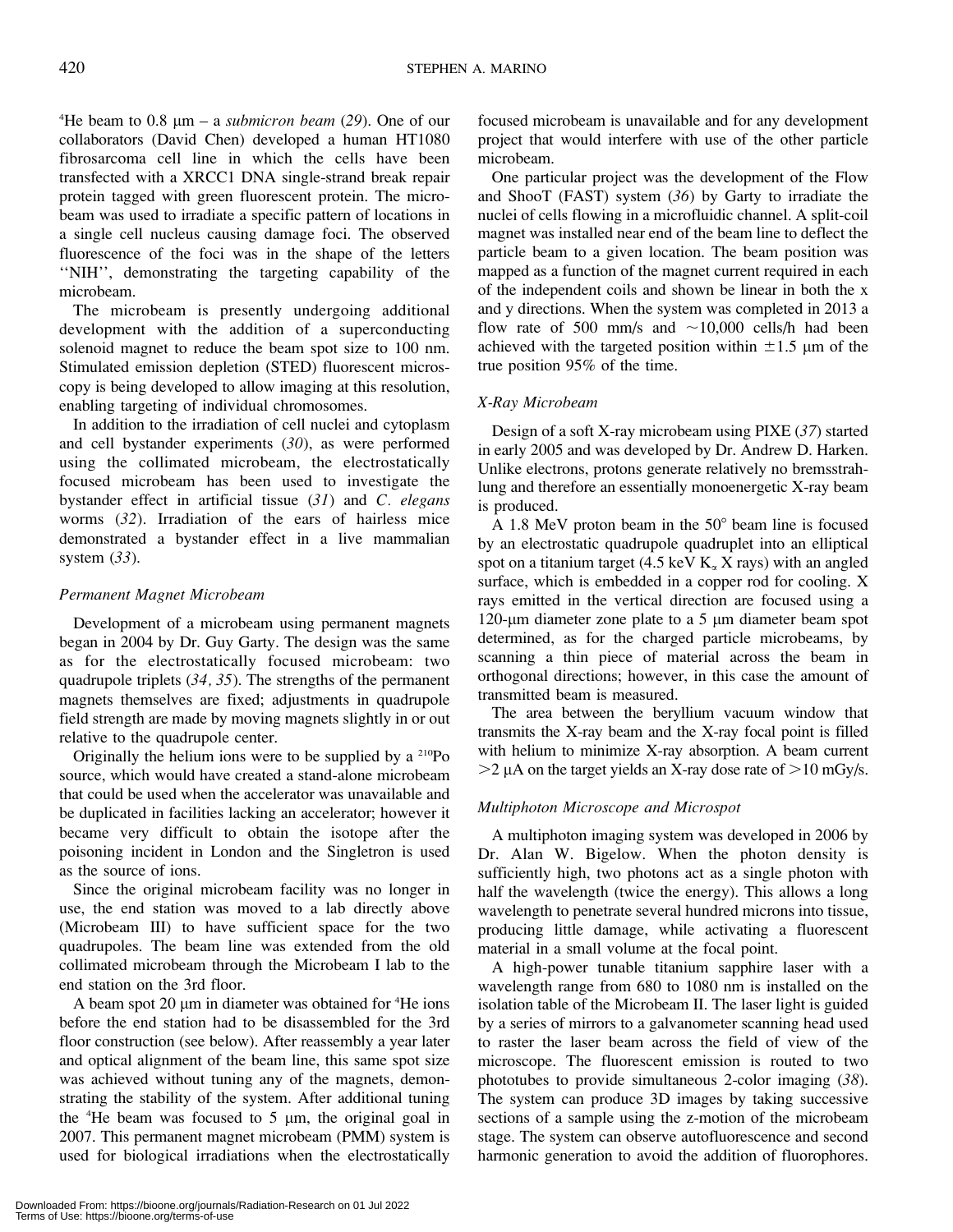The multiphoton system has been used to image C. elegans worms, artificial human umbilical vein structure, the hearts of zebrafish embryos and even mitochondria.

At sufficient power the beam spot (FWHM  $\sim 0.4$  µm D,  $\sim$ 4 µm long) of the multiphoton system can induce singlestrand breaks in DNA and can be used as an irradiation modality of its own (39). In a demonstration of the precision of the microspot, a single XRCC1 cell nucleus was irradiated in a pattern such that the fluorescence formed a detailed image of the Columbia University crown logo. Examples of microspot use are the creation of damage to specific cells in zebrafish embryo hearts and photobleaching mitochondria.

# Neutron Microbeam

In 2009 Dr. Yanping Xu and Stephen Marino began development on the  $30^{\circ}$  beam line of a neutron microbeam, which is particularly difficult since neutrons have no charge and therefore cannot be focused and neutron collimation is limited to much larger beams. Near the threshold for the  ${}^{7}$ Li(p,n)<sup>7</sup>Be reaction at 1.881 MeV low-energy neutrons  $(<60 \text{ keV})$  are emitted in a very narrow forward angular distribution. At the back of a very thin lithium target, the diameter of this cone can be tens of microns (40).

A quadrupole quadruplet focuses the 1.886 MeV proton beam onto a gold foil  $20 \mu m$  thick with a 1- $\mu m$  thick coating of <sup>7</sup>LiF. In 2013 the proton beam was focused to a 10 µm diameter and a 36 µm diameter neutron beam was measured - the first neutron microbeam in the world.

The neutron beam diameter was measured using an FNTD with a thin Li<sup>6</sup>F layer. The ions produced by the  ${}^6$ Li(n, $\alpha$ )<sup>3</sup>H reaction, particularly the <sup>3</sup>H ions, produce tracks in the FNTD that can be visualized using a laser, allowing indirect determination of the neutron beam diameter.

The neutron dose rate provided by the 10 nA proton current is estimated to be 270 mGy/min. Instrumentation to measure the neutron fluence and perform biological irradiations is still under development.

# Hiroshima Neutron Spectrum

Development was begun in 2011 by Xu and Marino of a new fast neutron source with a broad energy spectrum which extends to 10 MeV and emulates that of the ''Little Boy'' atomic bomb at Hiroshima 1.5 km from ground zero (41). A mixed beam of 5 MeV monatomic, diatomic and triatomic protons and deuterons is incident on a thick beryllium target producing neutrons from the  ${}^{9}Be(d,n)$ <sup>10</sup>B and  ${}^{9}Be(p,n){}^{9}B$  reactions. The diatomic and triatomic particles break up on contact with the target into individual ions with 2.5 and 1.67 MeV energies, respectively, enhancing the lower-energy portion of the spectrum. To produce this mixed beam a gas source with a ratio of hydrogen to deuterium of 1:2 is used in the Singletron ion source. A new  $0^{\circ}$  beam line was constructed which requires no deflection of the particle beam; therefore there is no separation of different ions and the full beam from the accelerator is utilized.

Neutron spectroscopy was performed and verified that the neutron spectrum created is a close match to that at Hiroshima. The neutron dose rate is  $0.13 \text{ Gy/h/µA}$ , allowing doses of 1 Gy to be delivered in  $\leq$ 1 h, and the gamma-ray dose rate is  $\sim$ 17% of the total dose rate. Mice and human blood samples are placed in tubes and mounted on a ''Ferris wheel'' that rotates around the target to average out variations in dose rate around the target and to create a multi-lateral irradiation.

# DISSEMINATION AND TRAINING

In addition to the research performed at RARAF and publications in journals, staff members disseminate information through meetings as well as train post-doctoral fellows and researchers in microbeam development and use. They also have trained high school, undergraduate and graduate students in various aspects of radiobiology and radiological physics.

#### International Microbeam Workshops

In 1997 RARAF hosted at Columbia University the 3rd International Workshop: Microbeam Probes of Cellular Radiation Response. This biannual 2-3-day workshop brings together groups interested in developing and applying micro-irradiation techniques to study cell and tissue damage and subsequent biological response. Over the years, participation has grown from  $<$  50 to 100 or more participants. RARAF has hosted this workshop three additional times since 1997: the 4th Workshop in 1999 in Dublin, Ireland and the 7th and 10th workshops, 2006 and 2012, at Columbia University.

#### Microbeam Training Course

A microbeam training course ''Single-Cell Microbeams: Theory and Practice'' was initiated in 2011 and has been given annually except in 2015 (42). This three-day course consists of lectures, demonstrations and hands-on experience and is limited to 6–8 participants to enhance its intimate nature. The course is designed to cover the specifics of microbeam theory and practice for biological research (e.g., imaging, designing a microbeam facility).

#### SUMMARY

For 50 years RARAF has provided irradiation facilities and precision dosimetry for biologists and physicists from the United States and other countries. Approximately 400 publications, including at least 15 Master's and Ph.D. theses, have resulted from data obtained, at least in part, at RARAF. More than 100 undergraduate and graduate students, post-doctoral fellows, and researchers have received training, many of whom were from China,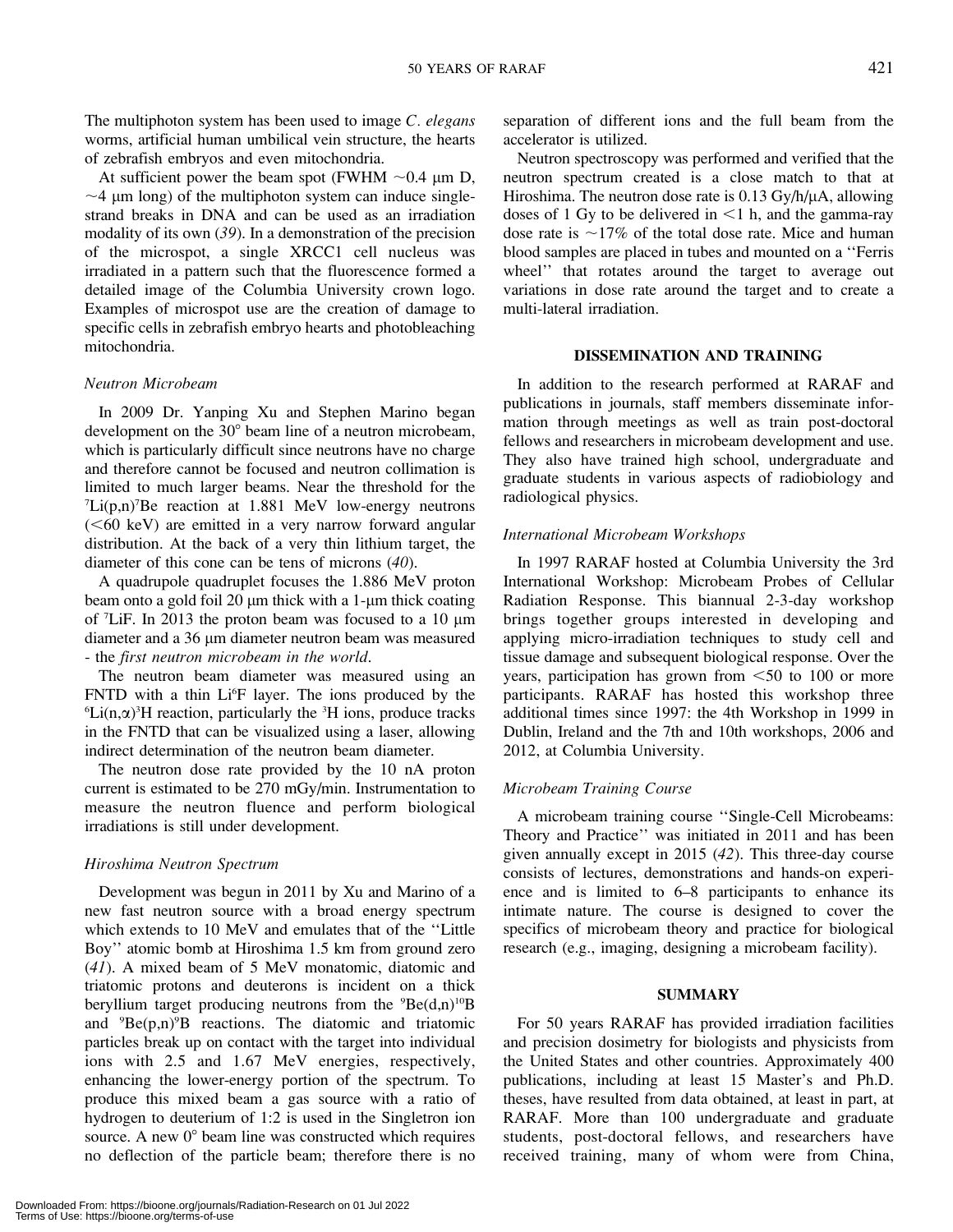Germany and Japan. Several have become full professors with their own laboratories and one is even director of an accelerator facility with a charged particle microbeam.

RARAF now has seven beam lines, each providing a dedicated irradiation facility: monoenergetic neutrons, charged particle track segments, two charged particle microbeams (one electrostatically focused to  $\leq 1$  µm, one magnetically focused), a soft X-ray microbeam, a neutron microbeam and a facility that produces a broad neutron spectrum similar to that of the atomic bomb dropped at Hiroshima. Biology facilities are available within one to a few meters, making the RARAF very user friendly. Additional information and a full publication list can be found at RARAF.org.

### ACKNOWLEDGMENTS

RARAF has existed for 50 years due to the efforts of the many scientists, technicians, machinists and others who contributed to its design, development and operation. We would particularly like to thank: Rudolph Gand of the RRL and especially Gary W. Johnson of the CRR for the design and construction of many of the instruments and fixtures used at RARAF; Dr. Charles R. Geard for his encouragement to develop a charged particle microbeam, for all the biological expertise he has contributed, and for assistance with this manuscript; and RARAF biologists Drs. Brian Ponnaiya and Manuela Buonanno for assistance in developing biological irradiation fixtures and protocols. During its lifetime RARAF has been supported by the Atomic Energy Commission (AEC), the Energy Research and Development Agency (ERDA), the Department of Energy (DOE), the National Center for Research Resources (NCRR) of the National Institutes of Health (NIH), and finally by the National Institute of Biomedical Imaging and Bio-engineering (NIBIB) of NIH.

Accepted: January 15, 2017; published online: January 31, 2017

#### REFERENCES

- 1. Hartin WJ, Goodman LJ. An improved safety system. Health Phys 1971; 20:73–81.
- 2. An International Neutron Dosimetry Intercomparison. ICRU Report 27. Washington, D.C.: International Congress on Radiation Units and Measurements; 1978.
- 3. Rossi HH. The Radiological Research Accelerator Facility at Columbia University. Nucl Inst Meth B 1985; 10/11:1086–89.
- 4. Hall EJ, Novak JK, Kellerer AM, Rossi HH, Marino S, Goodman LJ. RBE as a function of neutron energy. I. Experimental observations. Radiat Res 1975; 64:245–55.
- 5. Sparrow AH, Underbrink, AG, Rossi HH. Mutations induced in Tradescantia by small doses of x rays and neutrons: Analysis of dose-response curves. Science 1972; 176:916–8.
- 6. Pandita TK, Geard CR. Chromosome aberrations in human fibroblasts induced by monoenergetic neutrons. I. Relative biological effectiveness. Radiat Res 1996; 145:730–9.
- 7. Miller RC, Geard CR, Brenner DJ, Komatsu K, Marino SA, Hall EJ. Neutron-energy-dependent oncogenic transformation of C3H 10T1/2 mouse cells. Radiat Res 1989; 117:114–27.
- 8. Shellabarger CJ, Brown RD, Rao AR, Shanley JP, Bond VP, Kellerer AM, et al. Rat mammary carcinogenesis following neutron or x-radiation. In: Biological Effects of Neutron Irradiation. Vienna: IAEA; 1974. p. 391–401.
- 9. Sykora GJ, Akselrod MS, Salasky M, Marino SA. Novel  $A<sub>1</sub>Q<sub>3</sub>$ :C,Mg fluorescent nuclear track detectors for passive neutron dosimetry. Radiat Prot Dosim 2007; 126:278–83.
- 10. Apfel RE. Characterization of new passive superheated drop (bubble) dosimeters. Radiat Prot Dosim 1992; 44:343–6.
- 11. Kinnison JD, Maurer RH, Roth DR, Haight RC. High energy neutron spectroscopy with thick silicon detectors. Radiat Res 2003; 159:154–60.
- 12. Rossi H.H. Biophysical studies with spatially correlated ions: 1. Background and theoretical considerations. Radiat Res 1979; 78:185–91.
- 13. Colvett RD, Rohrig N. Biophysical studies with spatially correlated ions: 2. Multiple scattering, experimental facility, and dosimetry. Radiat Res 1979; 78:192–209.
- 14. Kellerer AM, Lam Y-MP, Rossi HH. Biophysical studies with spatially correlated ions: 4. Analysis of cell survival data for diatomic deuterium. Radiat Res 1980; 83:511–28.
- 15. Rohrig N, Colvett RD. Charged-particle beams for radiobiology at RARAF. In: Annual Report on Research Project, ERDA report COO-3243-5. Springfield, VA: National Technical Information Service; 1976. p. 38–54.
- 16. Bird RP, Rohrig N, Colvett RD, Geard CR, Marino SA. Inactivation of synchronized Chinese hamster V79 cells with charged-particle track segments. Radiat Res 1980; 82:277–89.
- 17. Jones GDD, Milligan JR, Ward JF, Calabro-Jones PM, Aguilera JA. Yield of strand breaks as a function of scavenger concentration and LET for SV40 irradiated with 4He ions. Radiat Res 1993; 136:190–6.
- 18. Kovalchuk O, Zemp F, Filkowski J, Altamirano A, Dickey JS, Jenkins-Baker G, et al. MicroRNAome changes in bystander threedimensional human tissue models suggest priming of apoptotic pathways. Carcinogenesis 2010; 31:1882–8.
- 19. Horowitz YS, Horowitz A, Oster L, Marino S, Datz H, Margaliot M. Investigation of the ionisation density of the glow curve characteristics of LiF:Mg,Ti. Radiat Prot Dosim 2008; 131:406– 13.
- 20. Hei TK, Komatsu K, Hall EJ, Zaider M. Oncogenic transformation by charged particles of defined LET. Carcinogenesis 1988; 9:747– 50.
- 21. Miller RC, Marino SA, Brenner DJ, Martin SG, Richards M, Randers-Pehrson G, et al. The biological effectiveness of radonprogeny alpha particles. II. Oncogenic transformation as a function of LET. Radiat Res 1995; 142:54–60.
- 22. Ghandhi SA, Ming L, Ivanov VN, Hei TK, Amundson SA. Regulation of early signaling and gene expression in the alphaparticle and bystander response of IMR-90 human fibroblasts. BMC Med Genomics 2010; 3:31.
- 23. Randers-Pehrson G, Geard CR, Johnson GW, Brenner DJ. The Columbia University single-ion microbeam. Radiat Res 2001; 156:210–4.
- 24. Miller RC, Randers-Pehrson G, Geard CR, Hall EJ, Brenner DJ. The oncogenic potential of a single alpha particle. Proc Natl Acad Sci USA 1999; 96:19–22.
- 25. Hei TK, Wu LJ, Liu SX, Vannais D, Waldren CA, Randers-Pehrson G. Mutagenic effects of a single and an exact number of  $\alpha$ particles in mammalian cells. Proc Natl Acad Sci USA 1997; 94:3765–70.
- 26. Wu LJ, Randers-Pehrson G, Waldren CA, Geard CR, Yu YZ, Hei TK. Biological consequence of cytoplasmic irradiation: role of reactive oxygen species. Proc Natl Acad Sci USA 1999; 96:4959– 64.
- 27. Zhou H, Randers-Pehrson G, Waldren CA, Vannais D, Hall EJ, Hei TK. Induction of a bystander mutagenic effect of alpha particles in mammalian cells. Proc Natl Acad Sci USA 2000; 97:2099–104.
- 28. Dymnikov AD, Brenner DJ, Johnson G, Randers-Pehrson G. Theoretical study of short electrostatic lens for the Columbia ion microprobe. Rev Sci Instr 2000; 71:1646–50.
- 29. Randers-Pehrson G, Johnson GW, Marino SA, Xu Y, Dymnikov